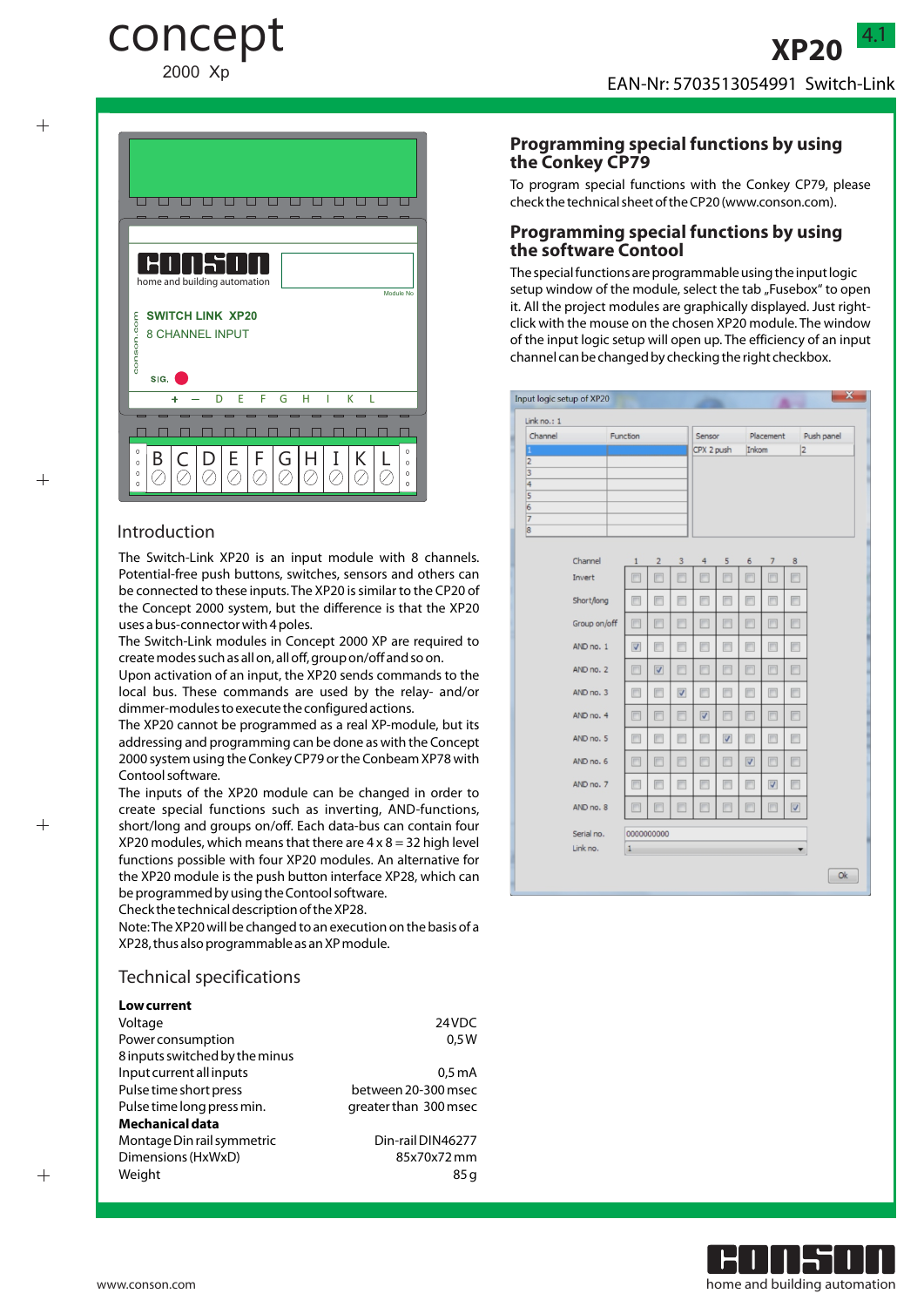2000 Xp



 $+$ 

 $^{+}$ 

 $+$ 

## **The different functions of the XP20 and commands which are sent to the Conbus (Similar for the interfaces XP2506 and XP28)**

| Input  | <b>Explication</b> | <b>Programmed XP20 functions</b> | Bus-              |                   |                           |
|--------|--------------------|----------------------------------|-------------------|-------------------|---------------------------|
| action |                    | <b>Invert</b>                    | <b>Grp on/off</b> | <b>Short/long</b> | command                   |
|        | Close contact      |                                  |                   |                   | <b>START</b>              |
|        | Open contact       |                                  |                   |                   | <b>STOP</b>               |
|        | Close contact      |                                  |                   |                   | <b>STOP</b>               |
|        | Open contact       |                                  |                   |                   | <b>START</b>              |
|        | Close contact      |                                  |                   |                   | Alternating<br>START/STOP |
|        | Open contact       |                                  |                   |                   |                           |
|        | Short impuls       |                                  |                   |                   | <b>START</b>              |
|        | Long impuls        |                                  |                   |                   | <b>STOP</b>               |
|        | Short impuls       |                                  |                   |                   | <b>STOP</b>               |
|        | Long impuls        |                                  |                   |                   | <b>START</b>              |

When closing or opening a contact which is connected to an input of an XP20 a command is sent to the Conbus. No permanent data is transmitted to the bus.

Explanation and examples of the different functions in relation to the actions applied to the actors.

# Inverting

When closing the contact on a non-inverted input, the action is immediately executed. For example:

### **Example 1**

A magnet contact NC is available in a closet and is connected with input 7 of the XP20. In the window of "input logic setup of the XP20" check the checkbox number 7 on the line "Invert".

The action of the actor that must turn on and off the light is "auxiliary relay" (Help function) . When opening the closet, a start-command will be placed on the Conbus and the matching light will turn on. When closing the contact, the stop-command is placed on the Conbus and the light turns off.

#### **Example 2**

An actor controls the toilet light and the other one controls the ventilation. Whenever the toilet light turns on, it would be great to turn on the ventilation for x-time. The LED-output of the actor (XP24) that controls the light is connected to input 6 of the XP20. Input 6 is inverted. When turning on the toilet light, the LED-output of the actor (XP24) that controls the light is connected with input 6 of the XP20. Input 6 becomes inverted. When turning on the toilet light, the LED-output becomes low of the actor that controls the light. Whenever the toilet light turns off, its LED-output becomes high. This information sends a start-command channel 6 Switch-Link 1 to the bus and the ventilation starts for x-time.

Remark: This way of programming is somehow devious. Using the "Actor programming" from Contool is much easier and without any feedback cabling.

## **Example 3**

The wish is to control the blinds up and down with one pushbutton. Install the number of motors on the floor plan and program the relays 1 and 3 of the XP24 modules with the action "On 30 sec" using channel 4 of the XP20. Program the relays 2 and 4 of all XPs with the action "On 30 sec" using channel 5 of the XP20. Connect the inputs 4 and 5. Program in the window of the "Input Logic of XP20"the following: check the checkboxes 4 and 5 on the line "short/long". Invert input 5. The relays 2 and 4 control the blinds down, and the relays 1 and 3 control the blinds up. In case of a short impulse of the pushbutton, a startcommand is sent to the Conbus and all blinds go up. In case of a long impulse of the pushbutton, all blinds go down.

# Short/long

The short/long-command responds differently depending on the action that has to be performed. Most actions that actors can perform are started by a short impulse. When the corresponding channel of the XP20 is inverted, it is a long impulse that performs the action. Only by using the action "Auxiliary relay" (Help function), the short/long-function will do a start- and stop-command. This means that all actors (relayand dimming modules) that are programmed with the action "Auxiliary relay" (Help function) in relation to the input channel of the XP20 and to the short/long-function, will start with a short command and stop their actions with a long command. Some examples follow below.

### **Example 4**

Situation: Hall-light, wall-light in the living room, dimmable lighting fixture in the seating area, kitchen-light. Desired mode: pushbutton in the entrance hall; with a short push, all these lights will turn on, and these lights will turn off with a long push. After a short push, the hall-light must stay on for 10 minutes. The light in seating area must be on and dimmed for 65%. Solution:

Channel 5 of the XP20 short/long.

Action hall-light "Auxiliary relay" and "On 10 minutes"

Action wall-light "Auxiliary relay"

Action dimmable lighting fixture "Auxiliary relay" and light level 65%

Action kitchen-light "Auxiliary relay"

## **Example 5**

Situation: The outdoor lights have 4 circuits. Each circuit can be controlled individually.

Desired mode: With one pushbutton, when pressed long, all outdoor-lights go on for 60 minutes and when pressed shortly the lights will turn off. This mode can also be used in stressful situations. When one is panicking, he/she has the intension to press the button for a long time. Whenever a potential-free contact of an alarm installation is switched simultaneously, the alarm will turn on the outdoor lights for one hour. Solution:

Channel 6 of the XP20 short/long and invert.

Actions of the 4 actors of outdoor-lights "On 60 minutes".